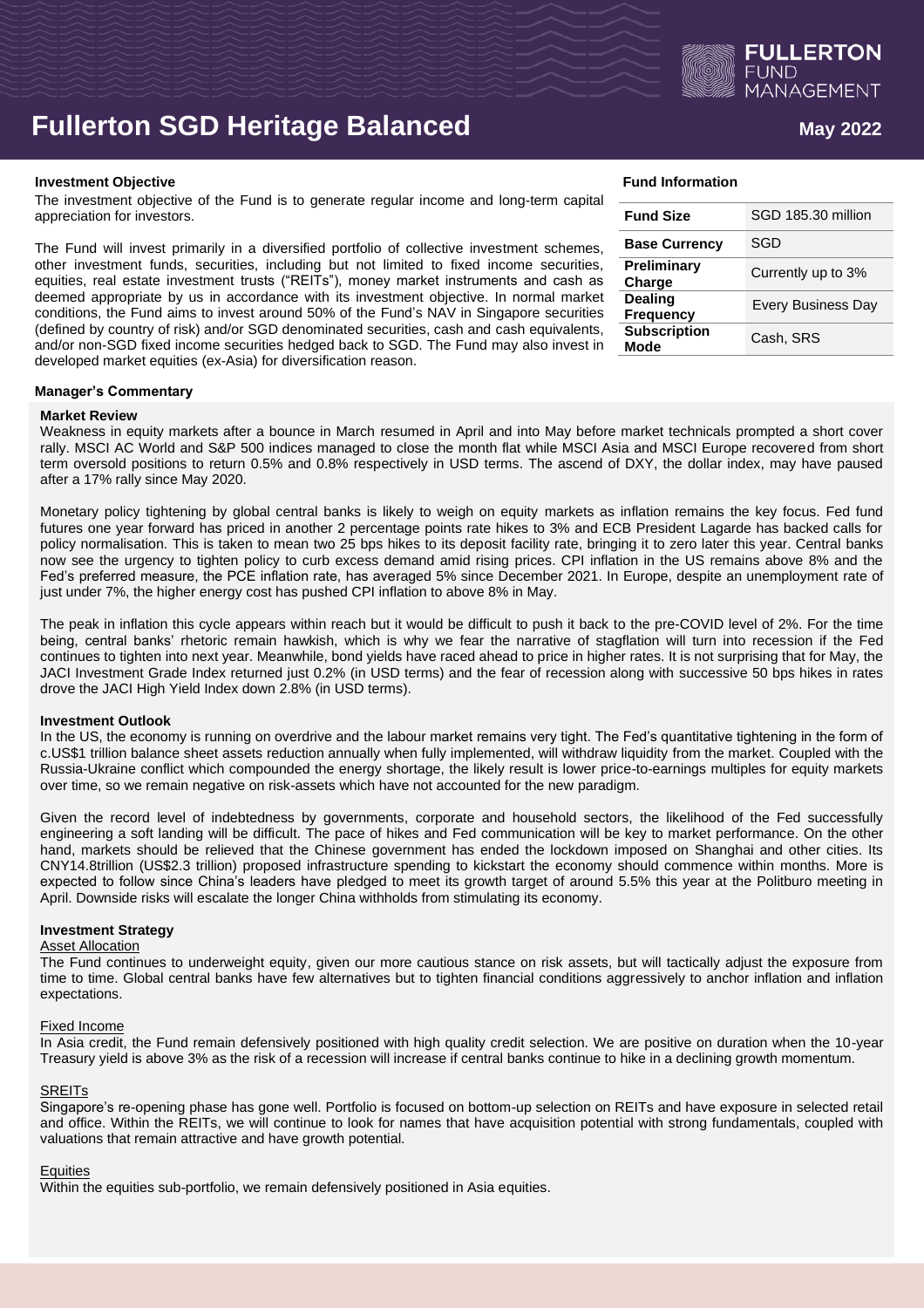# **Performance (%)**

|                              | 1 mth   | 3 mths  | 6 mths   | 1 year   | 3 years                  | 5 years                  | <b>Since</b><br><b>Inception</b> |
|------------------------------|---------|---------|----------|----------|--------------------------|--------------------------|----------------------------------|
| A-SGD (bid-to-bid)           | $-1.77$ | $-3.20$ | $-7.85$  | $-10.04$ | 2.12                     | $\overline{\phantom{a}}$ | 2.04                             |
| A-SGD (offer-to-bid)         | $-4.63$ | $-6.02$ | $-10.53$ | $-12.66$ | 1.12                     | $\blacksquare$           | 1.05                             |
| <b>B-SGD</b> (bid-to-bid)    | $-1.77$ | $-3.20$ | $-7.85$  | $-10.04$ | 2.12                     | $\overline{\phantom{0}}$ | 2.04                             |
| B-SGD (offer-to-bid)         | $-4.63$ | $-6.02$ | $-10.53$ | $-12.66$ | 1.12                     | $\overline{\phantom{0}}$ | 1.05                             |
| <b>B1-USD</b> (bid-to-bid)   | $-1.80$ | $-3.22$ | $-7.90$  | $-10.18$ | $\overline{\phantom{0}}$ | $\overline{\phantom{0}}$ | 0.78                             |
| <b>B1-USD</b> (offer-to-bid) | $-4.66$ | $-6.04$ | $-10.58$ | $-12.80$ | $\overline{\phantom{0}}$ | $\overline{\phantom{0}}$ | $-0.76$                          |

Returns are calculated on a single pricing basis with net dividends and distributions (if any) reinvested. Offer-to-bid returns include an assumed preliminary charge of 3% which may or may not be charged to investors. Returns more than a year are annualised.

# **Asset Allocation (%)**<sup>1</sup>

| Equities                  | 4.5  |
|---------------------------|------|
| <b>REITS</b>              | 28.2 |
| Fixed Income              | 42.1 |
| Cash and cash equivalents | 25.3 |

# **Country Exposure (%)**<sup>1</sup>

| Singapore                | 56.9 |
|--------------------------|------|
| China                    | 15.2 |
| Hong Kong                | 8.5  |
| India                    | 8.2  |
| Indonesia                | 4.1  |
| <b>Developed Markets</b> | 2.6  |
| Malaysia                 | 2.5  |
| Taiwan                   | 1.0  |
| Thailand                 | 0.7  |
| Philippines              | 0.2  |

# **Top 5 Holdings (Equities, % of NAV) Top 5 Holdings (REITs, % of NAV)**

| United Overseas Bank Ltd                  | 3.5 |
|-------------------------------------------|-----|
| Singapore Telecommunications Ltd          | 0.7 |
| <b>Bharti Airtel Ltd</b>                  | 0.7 |
| Telkom Indonesia (Persero) TBK            | 0.5 |
| <b>Taiwan Semiconductor Manufacturing</b> | በ 4 |

# **Top 5 Holdings (Fixed Income, % of NAV) Fund Statistics**

| AIMS APAC REIT 5.375% PERP                    | 0.8 |
|-----------------------------------------------|-----|
| Bank of Communication (HK) 2.304% Jul 2031    | 0.8 |
| Suntec REIT Mtn Pte Ltd 2.95% Feb 2027        | 0.8 |
| China Communications Construction 3.425% PERP | 0 Z |
| Bank of East Asia Ltd 4% May 2030             | 0.7 |

# **Sector Exposure (%)**<sup>1</sup>

| <b>Real Estate</b>            | 51.3  |
|-------------------------------|-------|
| Financials                    | 17.5  |
| Industrials                   | 6.6   |
| <b>Communication Services</b> | 5.3   |
| Energy                        | 5.1   |
| <b>Consumer Discretionary</b> | 4.1   |
| Materials                     | 3.3   |
| Information Technology        | 3.2   |
| Utilities                     | 2.7   |
| <b>Consumer Staples</b>       | 0.9   |
| <b>Health Care</b>            | (1.0) |

| Capitaland Integrated Commercial Trust          | 74  |
|-------------------------------------------------|-----|
| Ascendas Real Estate Investment Trust           | 6.0 |
| <b>Frasers Logistics &amp; Commercial Trust</b> | 2.9 |
| Mapletree Industrial Trust                      | 2.5 |
| <b>Keppel REIT</b>                              | 22  |

| <b>Fixed Income</b>                |           |
|------------------------------------|-----------|
| Duration                           | 5.7 years |
| Average Credit Rating <sup>2</sup> | BBB       |
| Yield-to-Worst <sup>3</sup>        | 5.3%      |
| <b>Equities</b>                    |           |
| Dividend Yield                     | 2.2%      |
| Price to Book                      | 2.7x      |
| Price to Earnings                  | 23.4x     |
| <b>S-REITs</b>                     |           |
| Dividend Yield                     | 4.9%      |
| Price to Book                      | 1.1x      |
| Price to Earnings                  | 14.4x     |